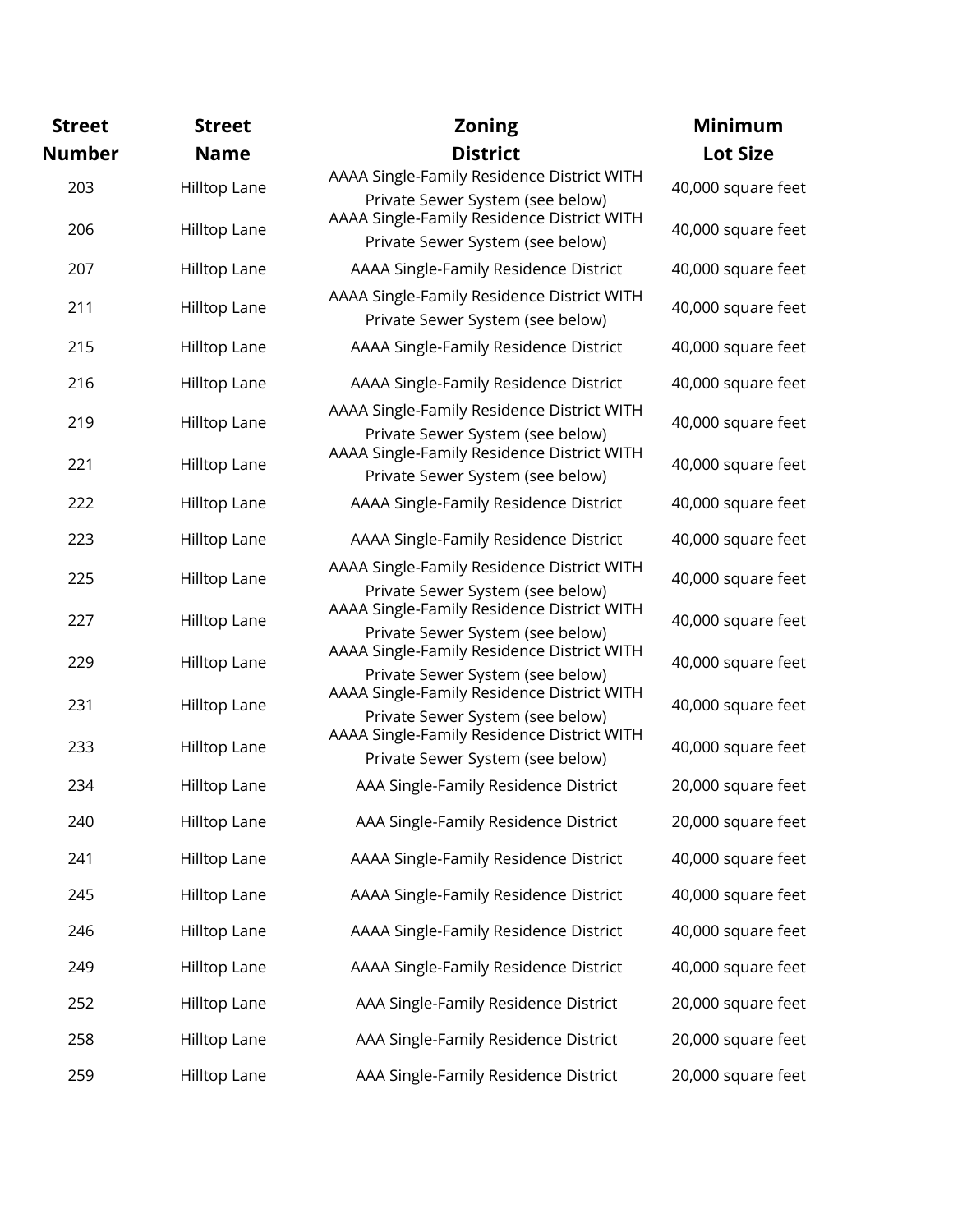| <b>Street</b> | <b>Street</b> | <b>Zoning</b>                        | Minimum            |
|---------------|---------------|--------------------------------------|--------------------|
| <b>Number</b> | <b>Name</b>   | <b>District</b>                      | <b>Lot Size</b>    |
| 264           | Hilltop Lane  | AAA Single-Family Residence District | 20,000 square feet |
| 270           | Hilltop Lane  | AAA Single-Family Residence District | 20,000 square feet |
| 275           | Hilltop Lane  | AAA Single-Family Residence District | 20,000 square feet |
| 276           | Hilltop Lane  | AAA Single-Family Residence District | 20,000 square feet |
| 280           | Hilltop Lane  | AAA Single-Family Residence District | 20,000 square feet |
| 300           | Hilltop Lane  | AAA Single-Family Residence District | 20,000 square feet |
| 301           | Hilltop Lane  | AAA Single-Family Residence District | 20,000 square feet |
| 305           | Hilltop Lane  | AAA Single-Family Residence District | 20,000 square feet |
| 310           | Hilltop Lane  | AAA Single-Family Residence District | 20,000 square feet |
| 311           | Hilltop Lane  | AAA Single-Family Residence District | 20,000 square feet |
| 315           | Hilltop Lane  | AAA Single-Family Residence District | 20,000 square feet |
| 319           | Hilltop Lane  | AAA Single-Family Residence District | 20,000 square feet |
| 320           | Hilltop Lane  | AAA Single-Family Residence District | 20,000 square feet |
| 323           | Hilltop Lane  | AAA Single-Family Residence District | 20,000 square feet |
| 324           | Hilltop Lane  | AAA Single-Family Residence District | 20,000 square feet |
| 328           | Hilltop Lane  | AAA Single-Family Residence District | 20,000 square feet |
| 329           | Hilltop Lane  | AAA Single-Family Residence District | 20,000 square feet |
| 330           | Hilltop Lane  | AAA Single-Family Residence District | 20,000 square feet |
| 332           | Hilltop Lane  | AAA Single-Family Residence District | 20,000 square feet |
| 333           | Hilltop Lane  | AAA Single-Family Residence District | 20,000 square feet |
| 334           | Hilltop Lane  | AAA Single-Family Residence District | 20,000 square feet |
| 336           | Hilltop Lane  | AAA Single-Family Residence District | 20,000 square feet |
| 337           | Hilltop Lane  | AAA Single-Family Residence District | 20,000 square feet |
| 342           | Hilltop Lane  | AAA Single-Family Residence District | 20,000 square feet |
| 346           | Hilltop Lane  | AAA Single-Family Residence District | 20,000 square feet |
| 350           | Hilltop Lane  | AAA Single-Family Residence District | 20,000 square feet |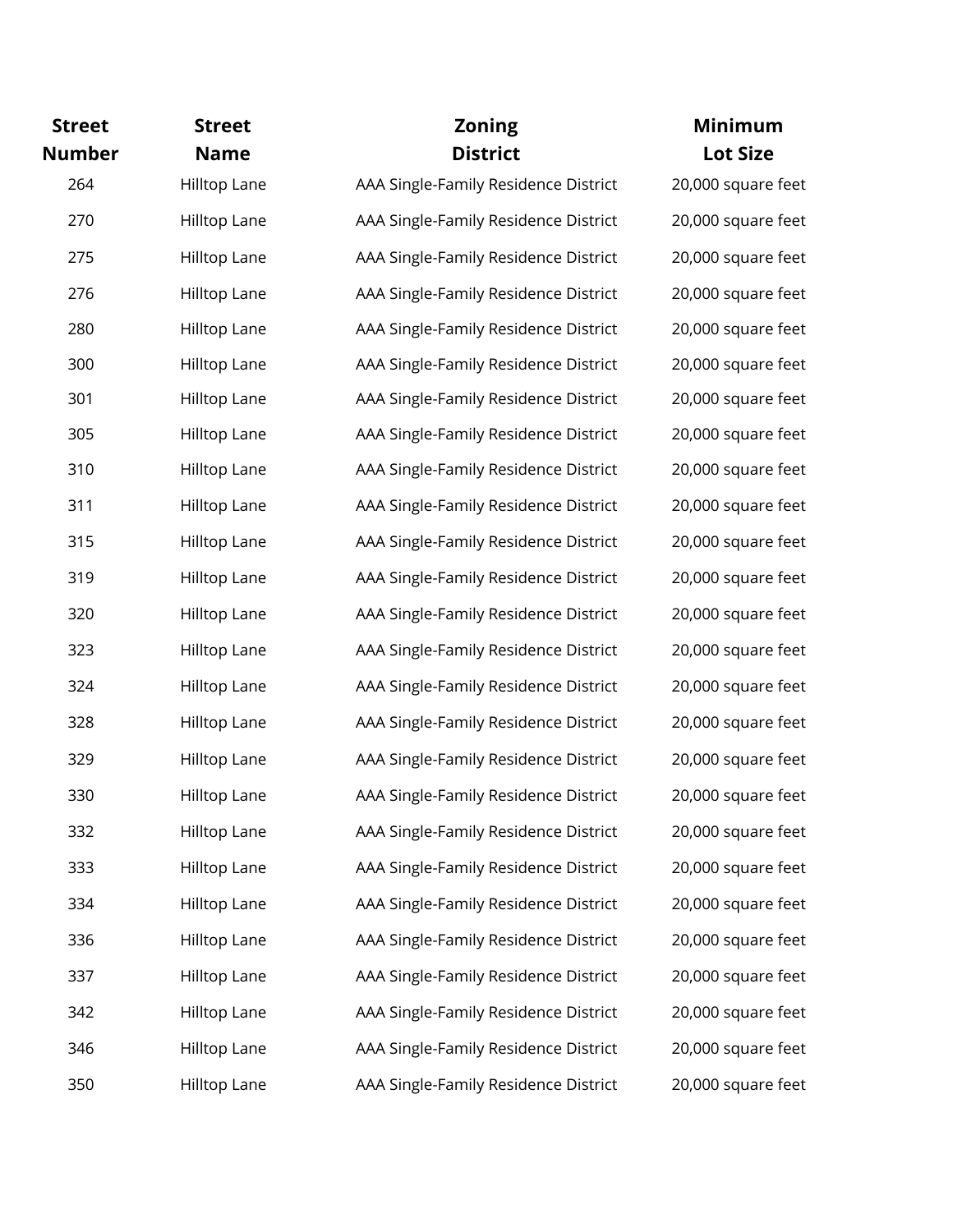| <b>Street</b> | <b>Street</b> | <b>Zoning</b>                        | <b>Minimum</b>     |
|---------------|---------------|--------------------------------------|--------------------|
| <b>Number</b> | <b>Name</b>   | <b>District</b>                      | <b>Lot Size</b>    |
| 353           | Hilltop Lane  | AAA Single-Family Residence District | 20,000 square feet |
| 356           | Hilltop Lane  | AAA Single-Family Residence District | 20,000 square feet |
| 360           | Hilltop Lane  | AAA Single-Family Residence District | 20,000 square feet |
| 420           | Hilltop Lane  | AAA Single-Family Residence District | 20,000 square feet |
| 425           | Hilltop Lane  | AAA Single-Family Residence District | 20,000 square feet |
| 440           | Hilltop Lane  | AAA Single-Family Residence District | 20,000 square feet |
| 445           | Hilltop Lane  | AAA Single-Family Residence District | 20,000 square feet |
| 450           | Hilltop Lane  | AAA Single-Family Residence District | 20,000 square feet |
| 454           | Hilltop Lane  | AAA Single-Family Residence District | 20,000 square feet |
| 455           | Hilltop Lane  | AAA Single-Family Residence District | 20,000 square feet |
| 458           | Hilltop Lane  | AAA Single-Family Residence District | 20,000 square feet |
| 460           | Hilltop Lane  | AAA Single-Family Residence District | 20,000 square feet |
| 464           | Hilltop Lane  | AAA Single-Family Residence District | 20,000 square feet |
| 465           | Hilltop Lane  | AAA Single-Family Residence District | 20,000 square feet |
| 470           | Hilltop Lane  | AAA Single-Family Residence District | 20,000 square feet |
| 475           | Hilltop Lane  | AAA Single-Family Residence District | 20,000 square feet |
| 480           | Hilltop Lane  | AAA Single-Family Residence District | 20,000 square feet |
| 485           | Hilltop Lane  | AAA Single-Family Residence District | 20,000 square feet |
| 495           | Hilltop Lane  | AAA Single-Family Residence District | 20,000 square feet |
| 505           | Hilltop Lane  | AAA Single-Family Residence District | 20,000 square feet |
| 516           | Hilltop Lane  | AAA Single-Family Residence District | 20,000 square feet |
| 525           | Hilltop Lane  | AAA Single-Family Residence District | 20,000 square feet |
| 526           | Hilltop Lane  | AAA Single-Family Residence District | 20,000 square feet |
| 535           | Hilltop Lane  | AAA Single-Family Residence District | 20,000 square feet |
| 536           | Hilltop Lane  | AAA Single-Family Residence District | 20,000 square feet |
| 607           | Hilltop Lane  | AAA Single-Family Residence District | 20,000 square feet |